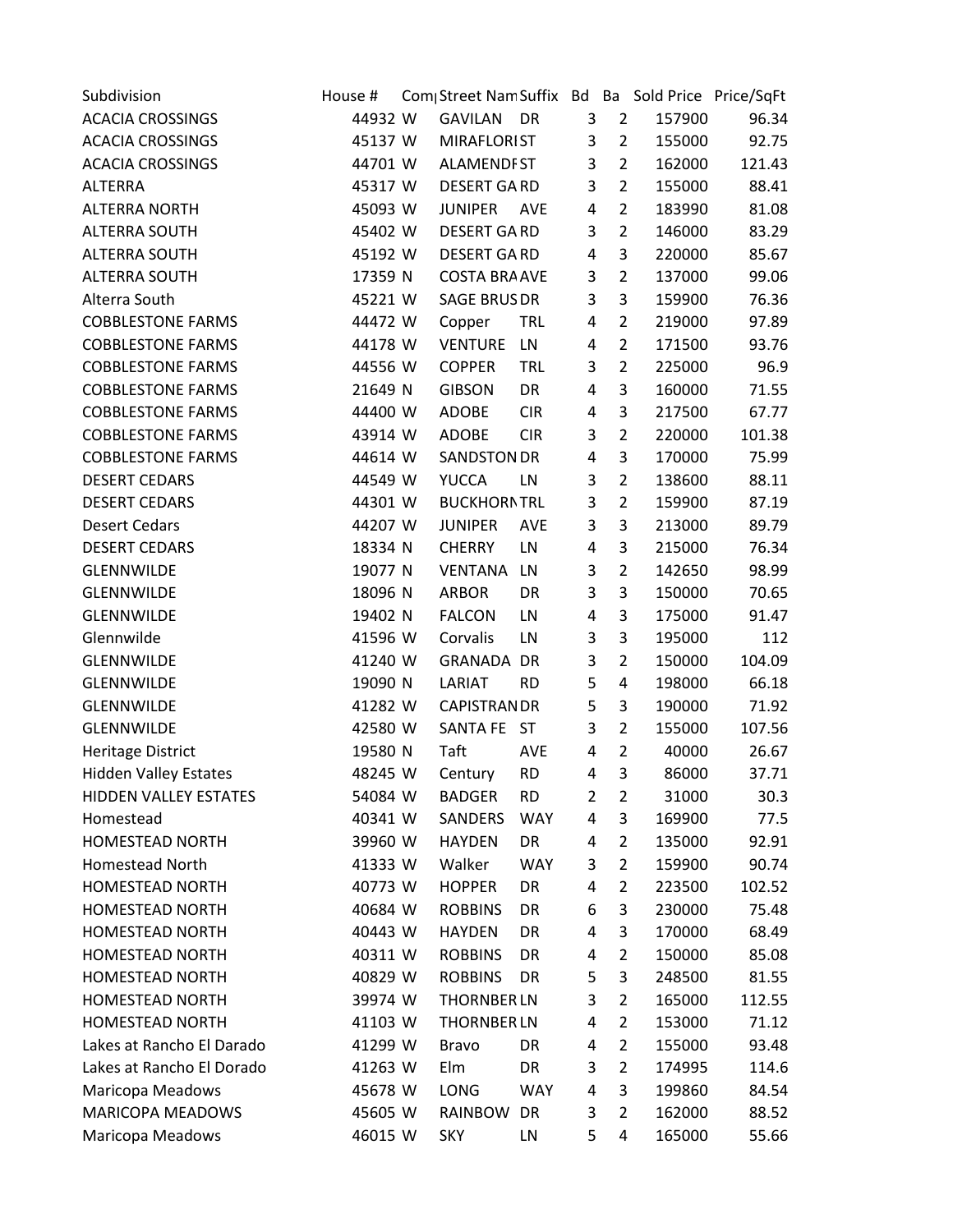| <b>MARICOPA MEADOWS</b> | 46045 W | <b>BARBARA</b><br>LN        | 3              | 2              | 150000 | 103.16 |
|-------------------------|---------|-----------------------------|----------------|----------------|--------|--------|
| <b>MARICOPA MEADOWS</b> | 45590 W | <b>SKY</b><br>LN            | 3              | $\overline{2}$ | 140000 | 92.04  |
| Maricopa Meadows        | 46123 W | RAINBOW DR                  | 4              | $\overline{2}$ | 167000 | 88.87  |
| PALO BREA               | 44022 W | PALO ABET DR                | 4              | 4              | 274500 | 60.83  |
| Province                | 42293 W | <b>GOOD VIBFLN</b>          | $\overline{2}$ | 3              | 317500 | 113.23 |
| Province                | 42186 W | Cribbage<br><b>RD</b>       | $\overline{2}$ | 3              | 240776 | 131.21 |
| <b>PROVINCE</b>         | 42466 W | <b>BLUE SUED LN</b>         | 3              | 4              | 330000 | 127.02 |
| Province                | 42958 W | Mallard<br><b>CT</b>        | $\overline{2}$ | $\overline{2}$ | 240900 | 142.54 |
| <b>PROVINCE</b>         | 20860 N | <b>ENCHANTN PASS</b>        | $\mathbf{1}$   | $\overline{2}$ | 150000 | 125.52 |
| <b>PROVINCE</b>         | 20931 N | <b>GET AROUI DR</b>         | $\overline{2}$ | 3              | 312000 | 137.56 |
| Province                | 41616 W | Summer W WAY                | $\overline{2}$ | $\overline{2}$ | 184817 | 140.01 |
| Province                | 42923 W | Whispering LN               | $\overline{2}$ | $\overline{2}$ | 250000 | 129.8  |
| <b>PROVINCE</b>         | 42168 W | <b>BASIE</b><br>LN          | $\overline{2}$ | $\overline{2}$ | 147000 | 125.31 |
| Province                | 42461 W | Sea Eagle<br>DR             | $\overline{2}$ | $\overline{2}$ | 236036 | 138.84 |
| <b>PROVINCE</b>         | 42164 W | <b>RUMMY</b><br><b>RD</b>   | $\overline{2}$ | $\overline{2}$ | 205000 | 110.81 |
| <b>PROVINCE</b>         | 20683 N | LEMON DR DR                 | $\overline{2}$ | $\overline{2}$ | 167500 | 119.13 |
| Rancho El Dorado        | 43975 W | <b>CAHILL</b><br>DR         | 3              | $\overline{2}$ | 158500 | 94.57  |
| RANCHO EL DORADO        | 41922 W | <b>HILLMAN</b><br>DR        | 3              | 3              | 183000 | 82.8   |
| Rancho El Dorado        | 42029 W | <b>ANNE</b><br>LN           | 3              | 3              | 170000 | 68.85  |
| Rancho el Dorado        | 22741 N | <b>DAVIS</b><br><b>WAY</b>  | 3              | $\overline{2}$ | 140000 | 94.59  |
| RANCHO EL DORADO        | 43193 W | <b>HILLMAN</b><br>DR        | 3              | $\overline{2}$ | 170000 | 88.59  |
| RANCHO EL DORADO        | 41885 W | <b>COLBY</b><br>DR          | 3              | $\overline{2}$ | 157000 | 88.8   |
| RANCHO EL DORADO        | 42783 W | <b>HILLMAN</b><br><b>CT</b> | 3              | 3              | 182000 | 72.25  |
| RANCHO EL DORADO        | 42778 W | <b>HILLMAN</b><br>DR        | 3              | $\overline{2}$ | 150000 | 104.46 |
| RANCHO EL DORADO        | 41615 W | <b>WARREN</b><br>LN         | 3              | 3              | 177800 | 95.64  |
| RANCHO EL DORADO        | 43703 W | <b>COLBY</b><br>DR          | 3              | 3              | 159400 | 80.46  |
| Rancho el Dorado        | 42442 W | <b>RD</b><br>Venture        | 4              | 3              | 169500 | 88.65  |
| Rancho El Dorado        | 22049 N | <b>BALBOA</b><br>DR         | 4              | 3              | 315000 | 111.66 |
| RANCHO EL DORADO        | 43515 W | <b>SAGEBRUSITRL</b>         | 3              | 3              | 194900 | 98.68  |
| RANCHO EL DORADO        | 42293 W | <b>BUNKER</b><br>DR         | 4              | 2              | 155000 | 92.98  |
| RANCHO EL DORADO        | 42441 W | <b>SPARKS</b><br>DR         | 3              | $\overline{2}$ | 155500 | 106.79 |
| RANCHO EL DORADO        | 41289 W | <b>RIO BRAVO DR</b>         | 3              | 2              | 189995 | 106.26 |
| RANCHO EL DORADO        | 21345 N | <b>DENTON</b><br>DR         | 5              | 3              | 233000 | 67.49  |
| RANCHO EL DORADO        | 42526 W | <b>HILLMAN</b><br>DR        | 4              | 3              | 170000 | 77.8   |
| RANCHO EL DORADO        | 21868 N | DR<br>BALBOA                | 4              | 3              | 372500 | 91.61  |
| RANCHO EL DORADO        | 21939 N | <b>BOLIVIA</b><br><b>ST</b> | 3              | 2              | 140000 | 107.03 |
| RANCHO EL DORADO        | 22576 N | <b>VANDERVE WAY</b>         | 4              | 3              | 198000 | 69.35  |
| RANCHO EL DORADO        | 42819 W | Hillman<br>DR               | 4              | 3              | 198000 | 78.57  |
| RANCHO EL DORADO        | 40717 W | <b>CHAMBERS DR</b>          | 4              | 3              | 235000 | 94.52  |
| RANCHO MIRAGE ESTATES   | 37963 W | <b>MERCED</b><br><b>ST</b>  | 4              | 3              | 169000 | 67.92  |
| SANTA ROSA SPRINGS      | 42234 W | <b>LUNAR</b><br>ST          | 4              | 3              | 164900 | 72.68  |
| <b>SENITA</b>           | 43555 W | <b>COWPATH RD</b>           | 5              | 3              | 199900 | 53.29  |
| <b>SENITA</b>           | 43381 W | ELIZABETH AVE               | 3              | 2              | 146000 | 96.75  |
| <b>SENITA</b>           | 43837 W | <b>WILD HORSTRL</b>         | 4              | 3              | 144000 | 64.8   |
| <b>SENITA</b>           | 43537 W | ELIZABETH AVE               | 5              | 3              | 208500 | 50.15  |
| <b>SENITA</b>           | 43724 W | <b>COWPATH DR</b>           | 4              | 3              | 187000 | 59.76  |
| <b>SENITA</b>           | 43552 W | <b>COWPATH RD</b>           | 5              | 3              | 215000 | 51.72  |
|                         |         |                             |                |                |        |        |